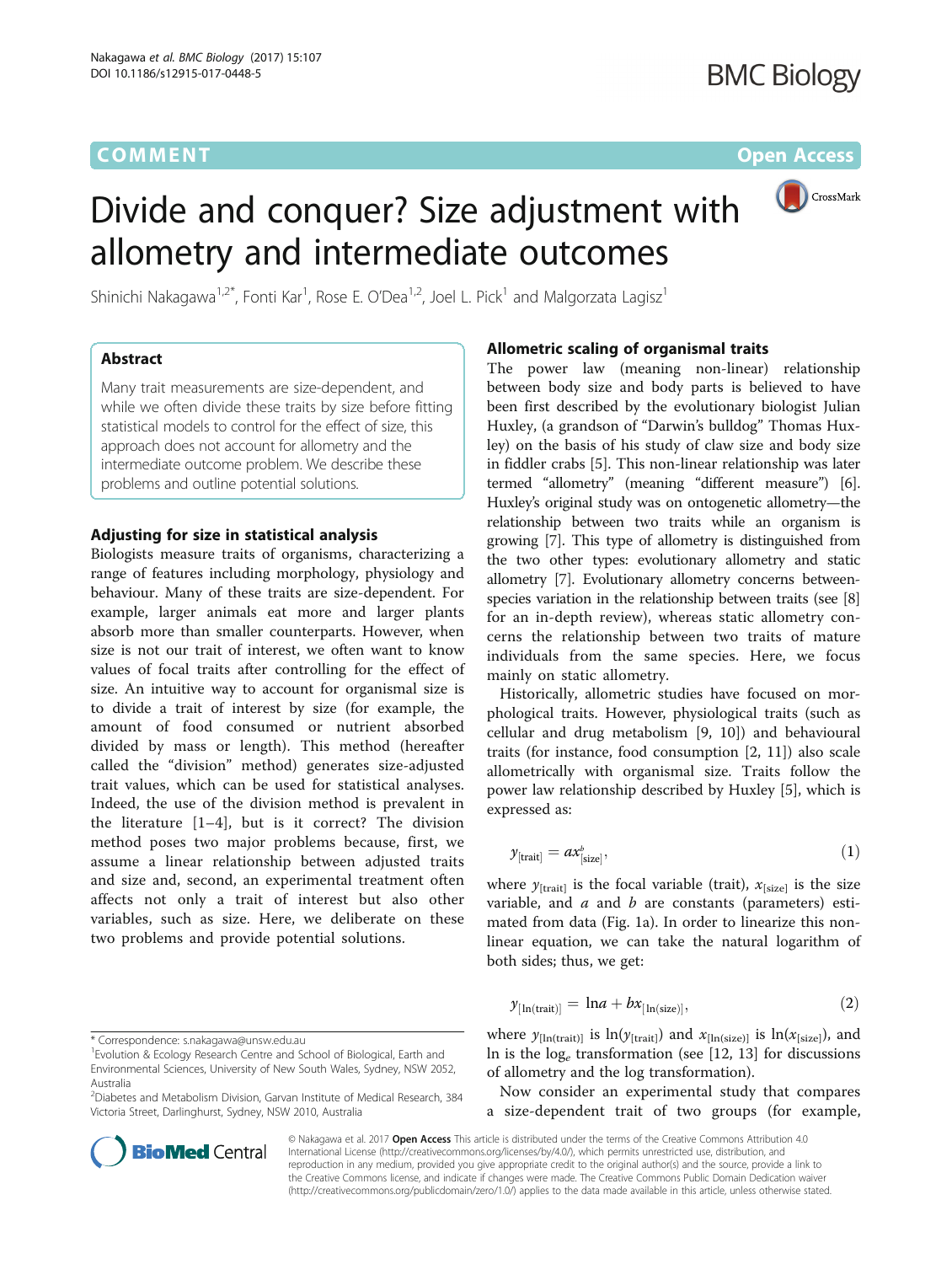<span id="page-1-0"></span>

control vs. treatment; note that non-experimental groups—such as males vs. females, or two natural populations—could be also used). When we use the division method to adjust for size in the analysis, we use the following linear model:

$$
y_{\text{[trait/size]}i} = b_0 + b_1 x_{\text{[group]}i} + e_i,
$$
\n(3)

where  $y_{\text{[trait/size]}}$  is a variable derived from the focal trait divided by size,  $x_{\text{[group]}}$  is a "dummy variable", which takes the value 0 or 1 to indicate the presence or absence of a particular effect in order to sort data in mutually exclusive groups (for instance,  $0 =$  control and

1 = experiment),  $b_0$  is the intercept,  $b_1$  is the slope (or in this case, the difference between the control and experimental group: experimental or treatment effect), e is the residual (error) term (which represents deviations from the regression line), and the subscript  $i$  indicates the  $i<sup>th</sup>$ value  $(i = 1...n, n =$  sample size; this linear model, Eq. 3, is equivalent to a *t*-test comparing the two groups). However, this model is not ideal because the division method (Eq. 3) creates a ratio variable  $(y<sub>[trait/size]</sub>)$ , the distributional properties of which may not meet an important assumption of a linear model: the residuals are normally distributed [\[1](#page-4-0)]. Furthermore, we are not able to estimate the allometric scaling exponent *b*.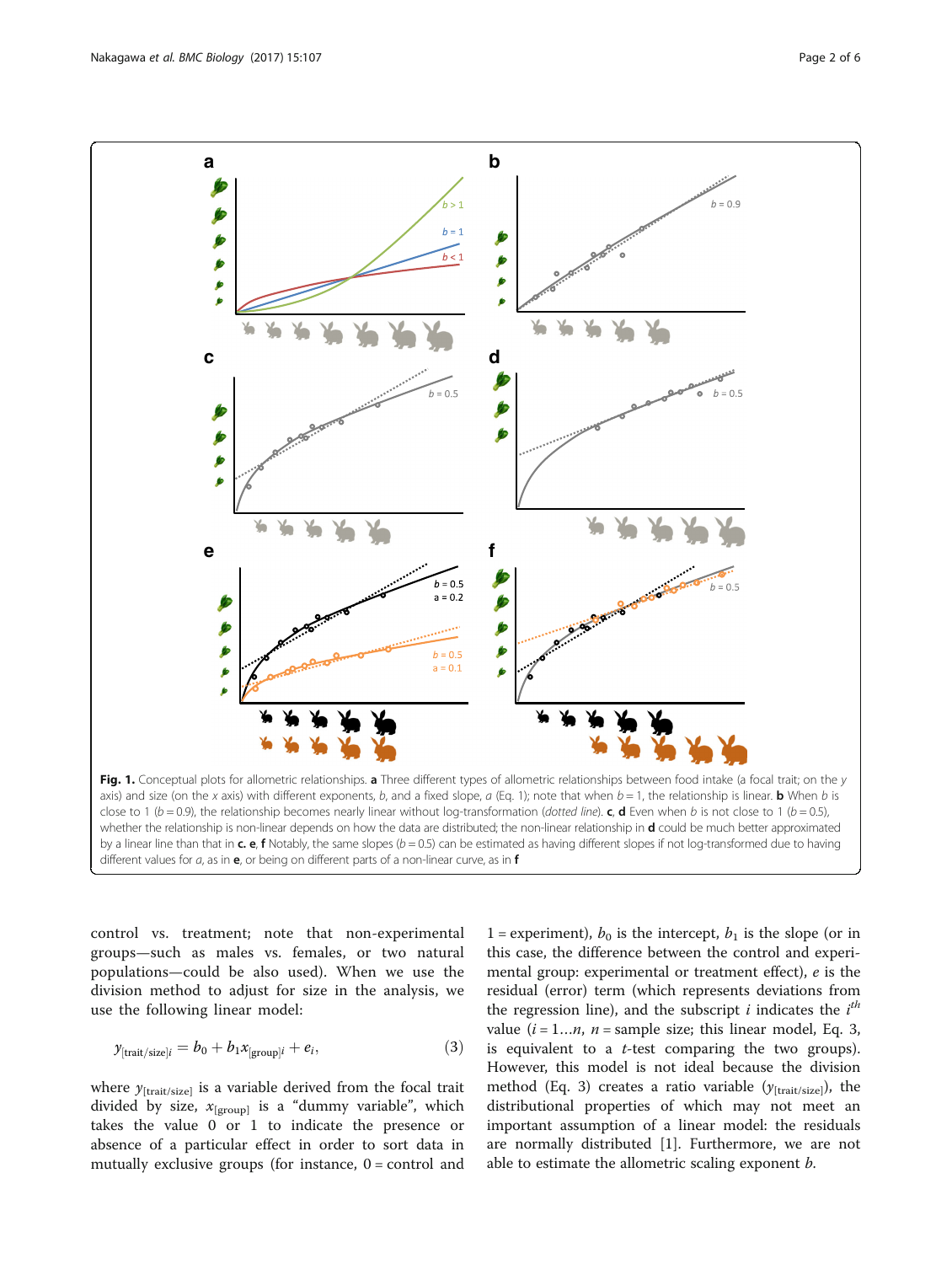<span id="page-2-0"></span>We can improve Eq. 3 by fitting size as a predictor variable because it avoids creating a ratio variable in the response variable. Then, we have:

$$
y_{[\text{trait}]i} = b_0 + b_1 x_{[\text{group}]i} + b_2 x_{[\text{size}]i} + e_i,
$$
\n(4)

where  $b_2$  is the slope for size, and the other symbols are as above. This approach is again common in the biological literature. However, both Eq. 3 (the division method) and Eq. 4 assume a linear relationship between a trait and size; they ignore the allometric relationship shown in Eqs. 1 and 2. Therefore, a better statistical model would be to linearize the equation by taking natural logs:

$$
\mathcal{Y}_{\left[\ln(\text{trait})\right]i} = b_0 + b_1 x_{\left[\text{group}\right]i} + b_2 x_{\left[\ln(\text{size})\right]i} + e_i,\tag{5}
$$

where  $b_0$  and  $b_2$  correspond to lna and b in Eq. 2, respectively, and the other symbols are as above. It is also notable that Eqs. 4 and 5 could produce comparable results, depending on the exponent of the power law relationship, b, and the distribution of trait data (Fig. [1b](#page-1-0)–d). However, Eq. 4, like Eq. 3, could lead not only to a spurious treatment effect,  $b_1$  [\[2](#page-4-0)], but also to spurious interactions (which means that the control and experimental groups have different slopes,  $b_2$  as described in Fig. [1e, f](#page-1-0)); see the next section for modeling the interaction (that is, different slopes). However, it turns out that even Eq. 5 can provide an incorrect estimate of  $b_1$ .

## Experimental treatments and intermediate outcomes

An experimental treatment is intended to change a focal variable, but it often affects other unintended variables, referred to as mediators or intermediate outcomes [[14](#page-5-0)]. For example, maternal dietary conditions, such as dietary restriction or over-nutrition, may influence offspring size  $(x)$ , as well as offspring food intake (the focal

trait;  $y$ ) [\[2,](#page-4-0) [11](#page-5-0)]. If we know that offspring body mass and offspring food intake are correlated, we may want to account for the effect of offspring size when assessing experimental effects on offspring food intake. However, as both offspring body mass and food intake are measured after the treatment has been applied (offspring body mass cannot be measured before maternal diet is manipulated), we do not know the chain of causation. Imagine two scenarios. In scenario A, offspring body mass and food intake are mechanistically linked, and the maternal diet treatment subsequently affects both traits (direct effects; Fig. 2a). Alternatively, in scenario B, the treatment affects offspring body size (direct effect), which then influences offspring food intake (indirect effect), as well as a potential direct effect of the treatment on offspring food intake (Fig. 2b).

In both scenarios, we would observe a treatment effect in both x and y, but when we correct for x (as in Eq. 5), the direct effect of the treatment on  $\nu$  could diminish, disappear or even reverse (known as Lord's paradox) [[15\]](#page-5-0). If scenario A is true, then correcting for x leads to an underestimation of the direct treatment effect  $(b_1$  in Eq. 5) on  $\gamma$  (known as over-adjustment bias) [[14, 16](#page-5-0)]. If scenario B is true, then not correcting for x leads to an overestimation of the direct effect on  $y$  (specifically, direct effects plus indirect effects). Unfortunately, we are unlikely to disentangle the two scenarios unless we have prior knowledge of the mechanistic underpinnings of these relationships. Furthermore, even if we know that scenario B is true, we must assume that all subjects' size responds in the same way to the treatment (for example, every subject gains 200 g) to obtain the correct  $b_1$  (the direct effect) using Eq. 5, although this seems unlikely. Therefore, it has been suggested that we should not add an intermediate outcome (such as size) to the model regardless of the scenarios [[14](#page-5-0)], as follows:

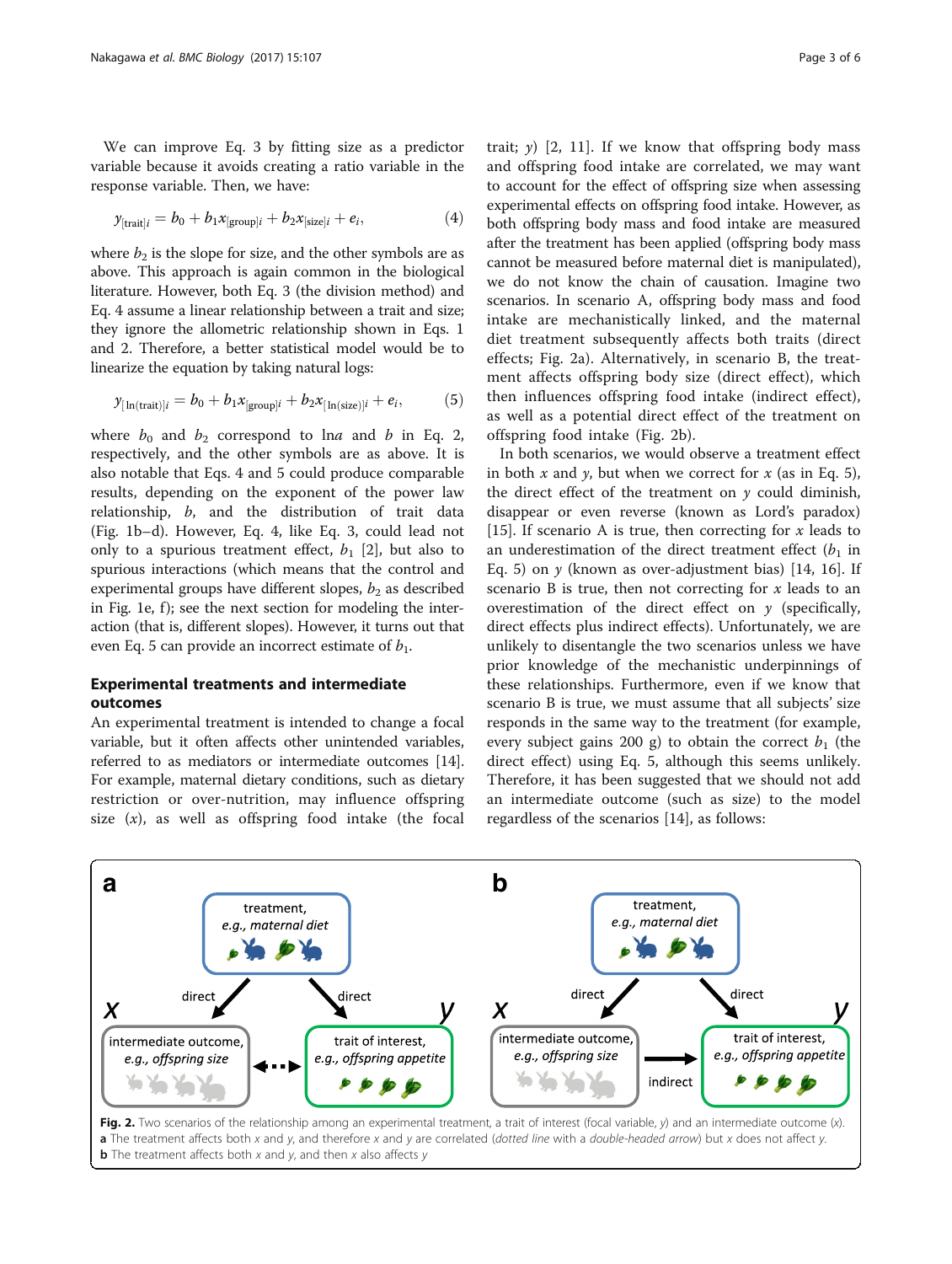<span id="page-3-0"></span>where the symbols are as above. Then, at least we will get the total (direct and indirect) effect on  $y$  as the experimental effect,  $b_1$  (for further discussion of intermediate outcomes and their problems see [\[14, 16](#page-5-0)–[18\]](#page-5-0)).

Importantly for our discussion here, this solution means that we are unable to estimate the allometric scaling component. Here we suggest a workaround using a linear model [\[19](#page-5-0)] (see reference [\[20](#page-5-0)] for an example), which can be written as:

$$
y_{\lfloor \ln(\text{train})\rfloor} = b_0 + b_1 x_{\text{[group]}} + b_2 x_{\text{[wgc]}(\ln(\text{size}))\rfloor} + e_i, \qquad (7)
$$

where the subscript "wgc" stands for within-group centering, which adjusts values (ln(size)) for two (or more) different groups separately by setting respective group means as zero (Fig. 3). Figure 3a visualizes what such centering does to a size variable; the order of the two transformations for  $x_{[wec(ln(size))]}$  (log first, then center) is particularly important, as one cannot take the logarithm of negative values. The within-group centering separates the experimental effect on size (indirect effect), so that the indirect effect is now absorbed into  $b_1$ . With this approach, we can model an allometric relationship, although we cannot obtain a "size-corrected" experimental effect (an unbiased direct effect, but see [[21, 22](#page-5-0)] for a potential issue and solution; Fig. [2\)](#page-2-0). Note that the estimates of  $b_1$  from Eqs. 6 and 7 are the same, as are the estimates of  $b_2$  (that is, the allometric scaling exponent) from Eqs. 5 and 7.

Another way to do such adjustment is through ztransformation instead of centering, which scales distributions of ln(size) for both the control and experimental group to have the mean of 0 and standard deviation of 1. These two methods (centering and ztransformation) are equivalent when the variances of the two groups are the same.

However, if slopes differ between the two groups after z-transformation, it should be checked whether the transformation caused the significant differences, which may happen if the variances for ln(size) to differ between the two groups. (Figure 3b; see below for how to detect differences in slopes). The choice of transformation to use (z-transformation or centering) should not affect the experimental effect, but z-transformation could lead to confusion if one is interested in obtaining allometric parameters ( $a$  and  $b$  in Eqs. 1 and 2). Centering size on the log scale may also be easier to interpret than z-transformation (the issue of

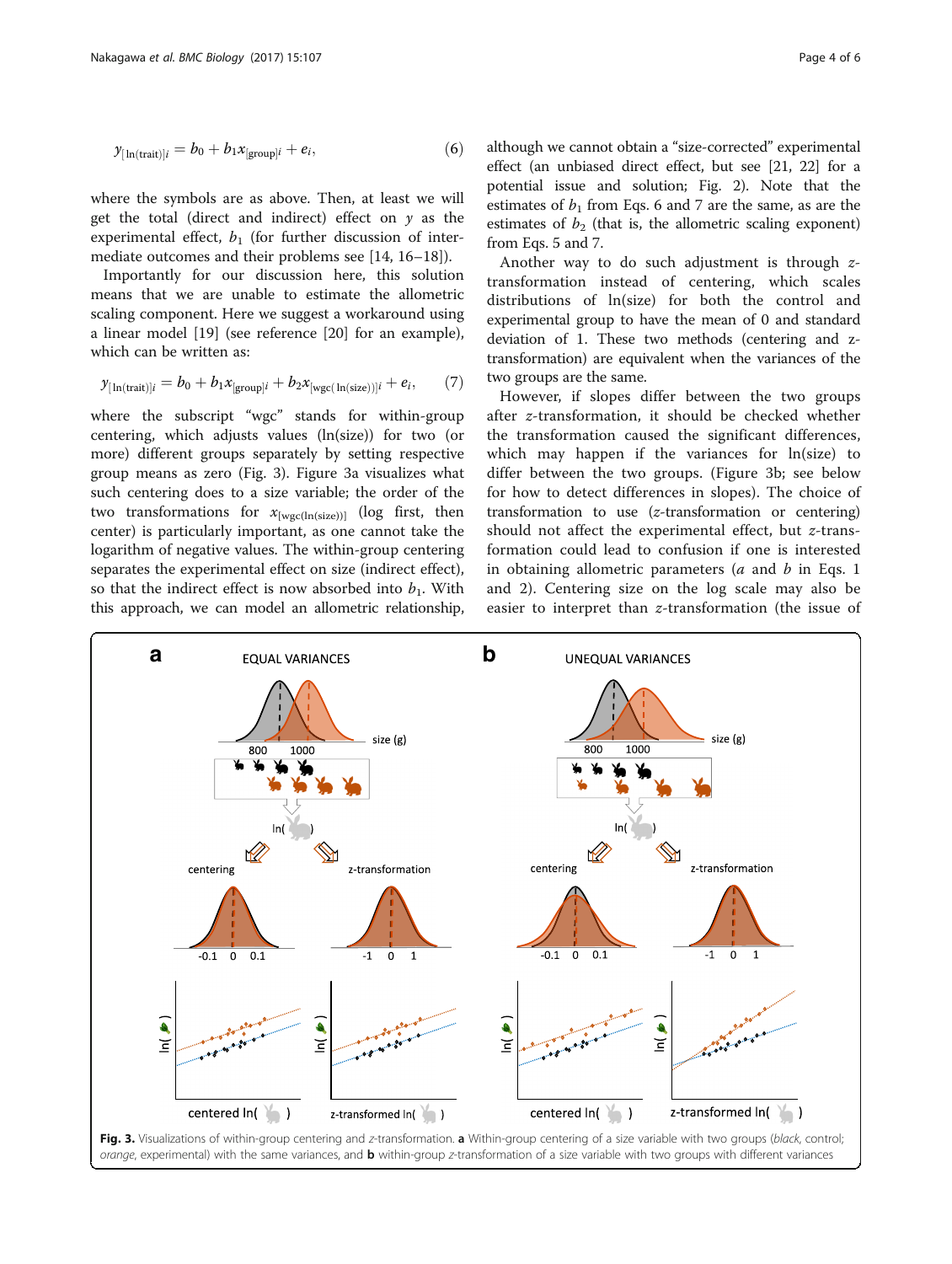<span id="page-4-0"></span>different variances described above aside). However, ztransformation has some advantages over centering when applied normally to a predictor variable (meaning, not within-group transformations). For example, z-transformation can help another aspect of interpretation because regression coefficients of continuous variables become comparable (in that they are standardized beta coefficients) [\[23](#page-5-0)].

Notably, we still assume that the variances for the response variable are homogenous in this model (in fact, this is true for all the models above). When this assumption is not met (that is, the response variable,  $y$ , is heteroscedastic), either we can model different variances in the response between two groups, or we can use "robust" statistical estimators, which take heteroscedasticity into account (for details on how, see [[24\]](#page-5-0)). We suspect that when variance in body sizes between two groups is different, it is likely that a trait of interest is heteroscedastic.

Equations 5 and 7 only model a change in the intercepts between two groups, which corresponds to a change in  $ln(a)$  in Eq. 2 (Fig. [3a](#page-3-0)). It is possible that some experimental treatments could affect the slope, which corresponds to a change in the exponent  $b$  in Eqs. 1 and 2. Biologically, this parameter,  $b$ , is less likely to change than a, at least for some allometric relationships (for an example see reference [10]). Nonetheless, we should probably check for such a change. An equation that models different slopes between two groups can be written as:

$$
\mathcal{Y}_{[\ln(\text{trait})]i} = b_0 + b_1 x_{[\text{group}]i} + b_2 x_{[\text{wgc}(\ln(\text{size}))]i} \tag{8}
$$

$$
+ b_3 x_{[\text{group}]i} x_{[\text{wgc}(\ln(\text{size}))]i} + e_i,
$$

where  $b_3$  is the difference in slopes between the control and experimental groups, and  $x_{[group]}x_{[wgc(ln(size))]}$  is an interaction term between  $x_{\text{[group]}}$  and  $x_{\text{[wgc(ln(size))]}}$  (Figs. [1](#page-1-0) and [3](#page-3-0)). An example of implementing the above procedures in the statistical environment  $R$  [\[25\]](#page-5-0) is provided in the Additional file 1. In this supplement, we refer to the assumption that size is measured without error in linear models such as Eqs. 4, 5, 7 and 8 [\[26](#page-5-0), [27](#page-5-0)] and also provide a solution to this problem when this assumption is not met.

#### Divide and conquer? No, leave them alone!

We have described the two major shortcomings of the division method, so far focusing on scenarios when we use the ratio variable (for instance, dividing a focal trait by size) as a response variable  $(y)$ . However, it is just as common to find the ratio variable being used as a predictor variable  $(x)$ . Among the many issues of using ratios as predictors, there is one problem that is very general and straightforward to describe [1]. When we have two variables (or traits), A and B, their ratio is A/B.

The variable A/B fitted as a predictor can be considered an interaction term, because A/B can be re-expressed as AB<sup>-1</sup> (compare it with  $x_{[group]}x_{[wgc(ln(size))]$  in Eq. 8). Therefore, we should also fit A and  $B^{-1}$  as predictors (main effects), along with the interaction term (AB−<sup>1</sup> ) [1]. More generally, it is usually not advisable to create and fit a derived variable (in other words, a variable comprised of more than one variable, such as,  $A/B$ ,  $AB^2$ ) to a model. For linear modelling, raw measurements or their direct transformations should be used to control for confounding effects. Finally, because the division method and other inappropriate modelling procedures could lead to spuriously significant results and/or biased effect size estimates [1, 2], correct modelling practice is essential to avoid exacerbating the current "reproducibility crisis" [[28, 29\]](#page-5-0).

#### Additional file

#### [Additional file 1:](dx.doi.org/10.1186/s12915-017-0448-5) Supplementary material. (PDF 320 kb)

#### Acknowledgements

The authors thank Dan Noble, Russell Bonduriansky, and Holger Schielzeth for comments and discussions. SN is supported by an ARC Future Fellowship (FT130100268) and JLP by a SNSF Early Postdoc.Mobility fellowship (P2ZHP3\_164962).

#### Authors' contributions

SN and ML conceived the idea. All authors contributed to developing the idea further and writing of the paper. All authors read and approved the final manuscript.

#### Competing interests

The authors declare that they have no competing interests.

#### Publisher's Note

Springer Nature remains neutral with regard to jurisdictional claims in published maps and institutional affiliations.

#### Published online: 09 November 2017

#### References

- 1. Kronmal RA. Spurious correlation and the fallacy of the ratio standard revisited. J R Stat Soc a Stat. 1993;156(3):379–92.
- 2. Lagisz M, Blair H, Kenyon P, Uller T, Raubenheimer D, Nakagawa S. Transgenerational effects of caloric restriction on appetite: a meta-analysis. Obes Rev. 2014;15(4):294–309.
- 3. Raubenheimer D. Problems with ratio analysis in nutritional studies. Funct Ecol. 1995;9(1):21–9.
- 4. Sollberger S, Ehlert U. How to use and interpret hormone ratios. Psychoneuroendocrinology. 2016;63:385–97.
- 5. Huxley JS. Constant differential growth ratios and their significance. Nature. 1924;114:895–6.
- 6. Huxley JS, Tessier G. Terminology of relative growth. Nature. 1936;137:780–1.
- 7. Cheverud JM. Relationships among ontogenetic, static, and evolutionary allometry. Am J Phys Anthropol. 1982;59(2):139–49.
- 8. Shingleton AW. Allometry: the study of biological scaling. Nat Educ Knowl. 2010;3(10):2.
- 9. Caldwell GW, Masucci JA, Yan ZY, Hageman W. Allometric scaling of pharmacokinetic parameters in drug discovery: can human CL, V<sub>SS</sub> and  $t_{1/2}$  be predicted from in-vivo rat data? Eur J Drug Metab Pharmacokinet. 2004;29(2):133–43.
- 10. White CR, Seymour RS. Allometric scaling of mammalian metabolism. J Exp Biol. 2005;208(9):1611–9.